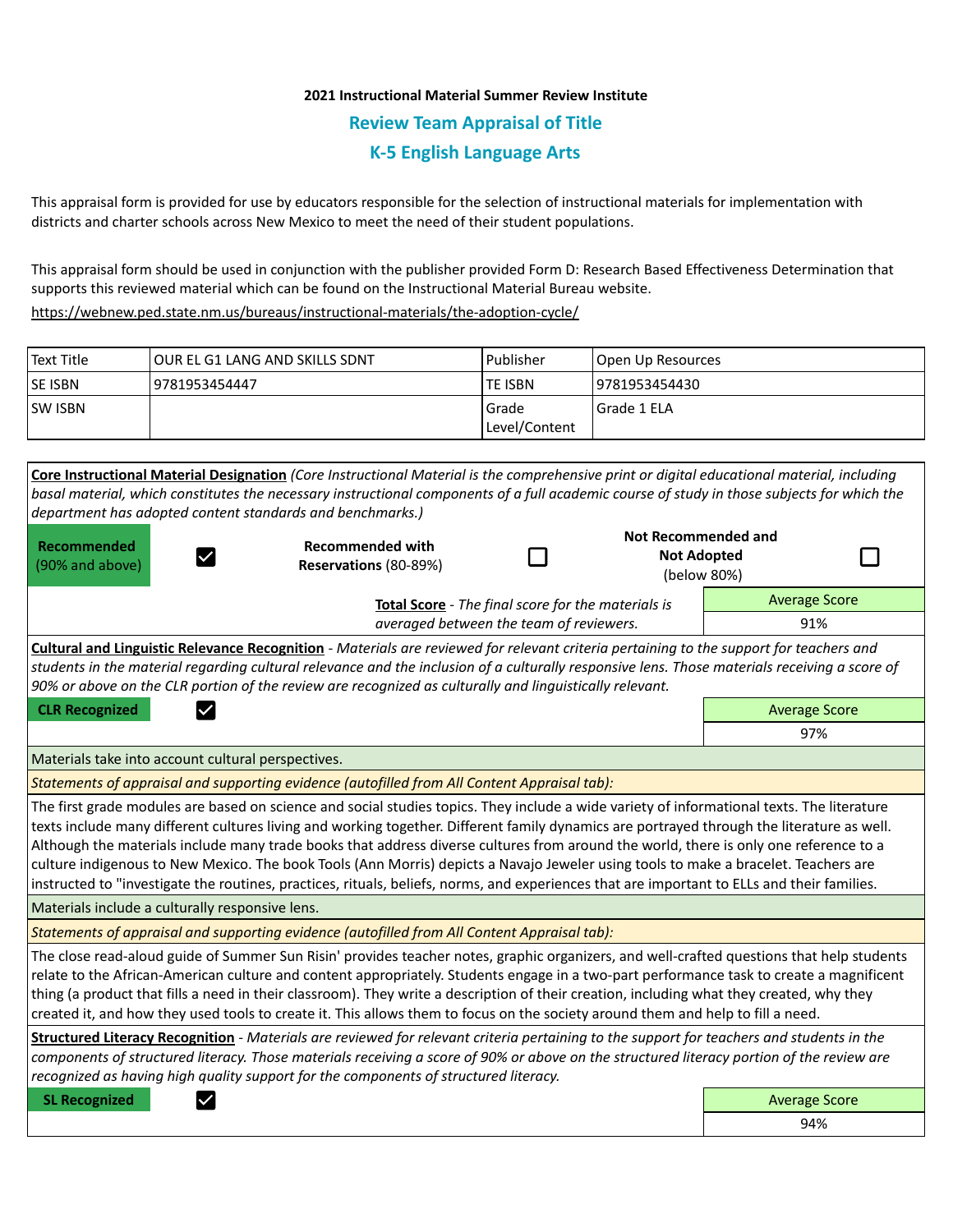Materials are informed by and based on the Science of Reading; reflect evidence-based teaching principles; and reflect evidence-based elements of structured literacy.

*Statements of appraisal and supporting evidence (autofilled from Structured Literacy/ELA Content Appraisal tab):* 

The reading foundational skills block is based upon Ehri's phases of reading and spelling development, which are based in the researchbased science of reading. The skills block is laid out in cycles. Students are assessed using the benchmark assessment and placed in the cycle that will best meet their instructional needs. Each cycle includes five lessons with the exception of cycle 1 (ten lessons). The cycles are designed to teach reading foundational skills following a scope and sequence based on Ehri's phases. Modules contained in the teacher's guides cover the scientific understanding of the typical developmental progression of language skills and the relationship between the development of oral and written language skills. The introduction of the program/curriculum shows a chart with the literary structure of the program. It outlines the relationship between between oral language and written language using explicit instruction.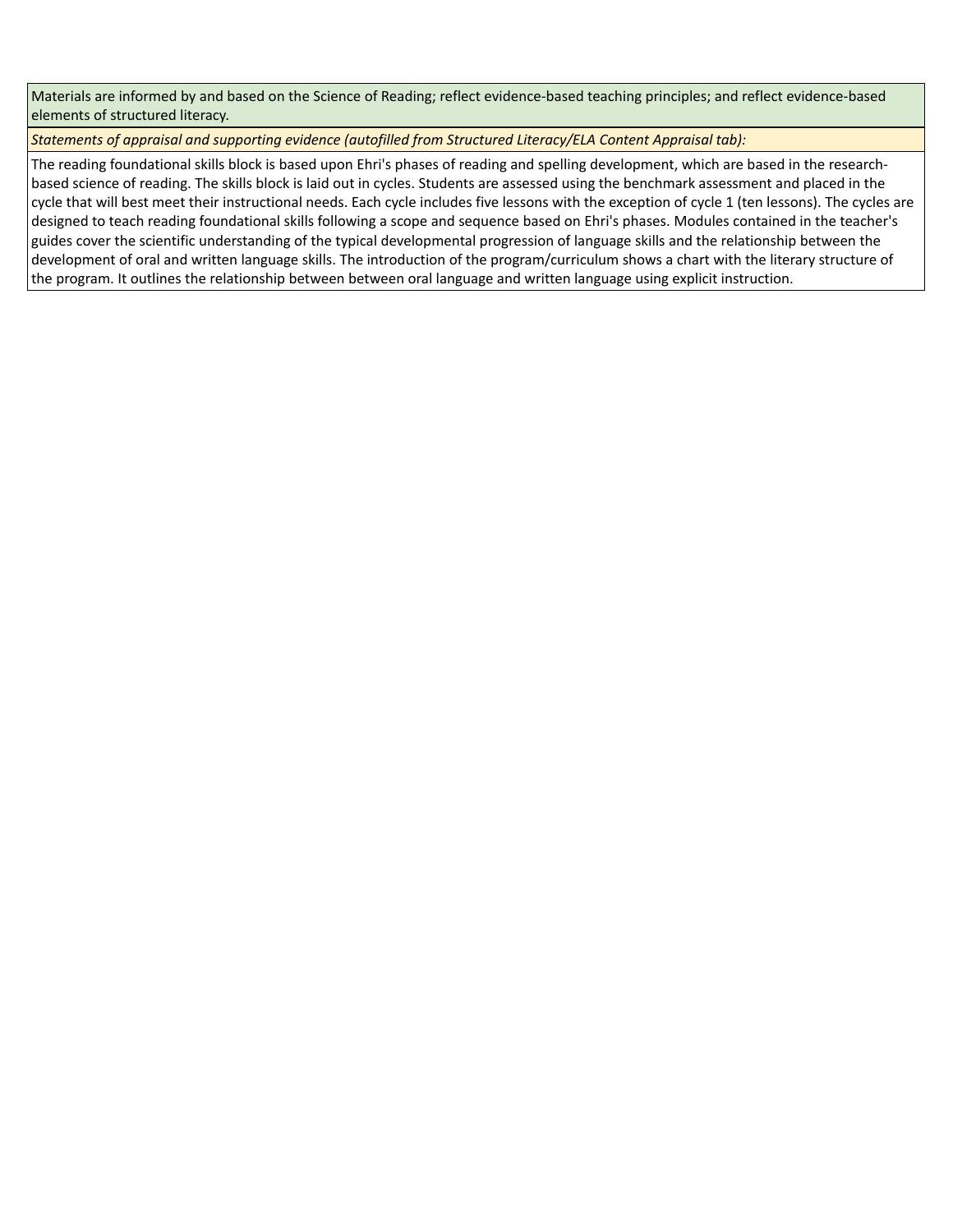**Standards Review** *- Materials are reviewed for alignment with the state adopted content standards, benchmarks and performance standards.*

Average Score

89%

Materials align with grade level ELA standards overall.

*Statements of appraisal and supporting evidence:* 

Overall, the materials attend to the intent of the content contained in the standards for all students. Standards are explicitly taught in each of the lessons and embedded in science and social studies content. The reading instruction is divided into two learning blocks--the content block and the skills block. The implementation of these blocks creates a comprehensive reading program with high student engagement.

Materials align to reading standards.

*Statements of appraisal and supporting evidence:* 

Materials focus heavily on reading informational texts and give less priority to reading literature. Standards for informational texts are fully met. Students have multiple opportunities to interact with text on a daily basis. These activities include think/pair/share, anchor charts, language dives, labs, role-playing, and many more.

Materials align to writing standards.

*Statements of appraisal and supporting evidence:* 

Writing addresses the three main writing genres. The units/lessons have daily writing opportunities as well as performance tasks that are embedded at the end of each unit. Attention to grammar and syntax is given through the modules and the skills blocks. In each of the genres, students work through each step of the writing process.

Materials align to speaking and listening standards.

*Statements of appraisal and supporting evidence:* 

The materials highly align to the speaking and listening standards. Students have daily opportunities to speak and listen to others. Sentence starters and conversation cues provide support for the reluctant speakers. There are many different protocols that learners can use. These include think/pair/share, partner supports, classroom discussion norms anchor charts, vocabulary anchor charts, and many others.

Materials align to language standards.

*Statements of appraisal and supporting evidence:* 

The materials partially align to the language standards. There are multiple language structures that are explicitly taught. More attention needs to be paid to specific writing conventions and grammar concepts. The program is strong in word relationships and word meanings. Language Dives are included in each module and allow students to use word wall cards to help with finding the meaning of a word.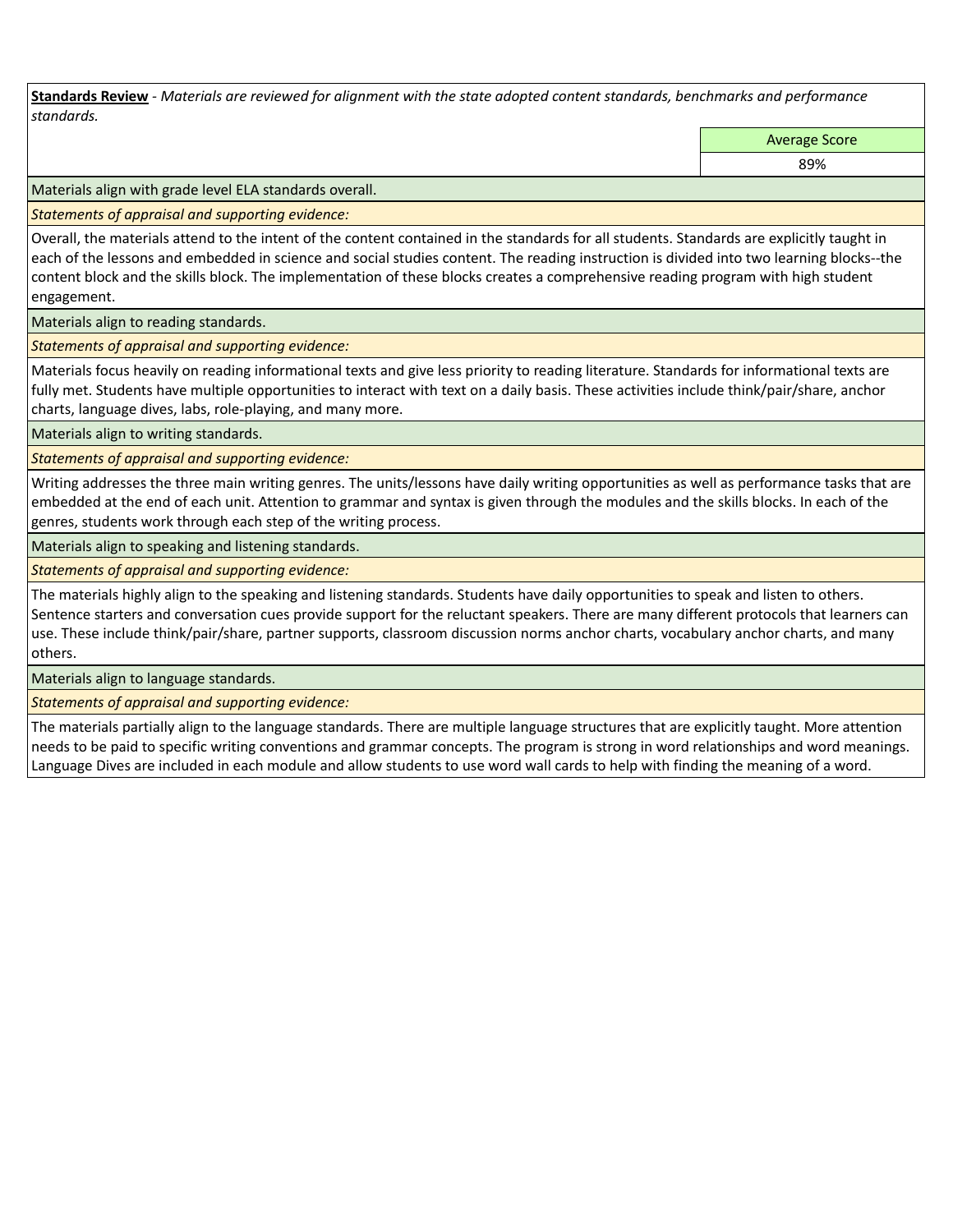**Structured Literacy Review** *- Materials are reviewed for relevant criteria pertaining to the support for teachers and students in the components of structured literacy.*

Average Score

94%

Materials are informed by and based on the Science of Reading; reflect evidence-based teaching principles; and reflect evidence-based elements of structured literacy.

*Statements of appraisal and supporting evidence:*

The reading foundational skills block is based upon Ehri's phases of reading and spelling development, which are based in the researchbased science of reading. The skills block is laid out in cycles. Students are assessed using the benchmark assessment and placed in the cycle that will best meet their instructional needs. Each cycle includes five lessons with the exception of cycle 1 (ten lessons). The cycles are designed to teach reading foundational skills following a scope and sequence based on Ehri's phases. Modules contained in the teacher's guides cover the scientific understanding of the typical developmental progression of language skills and the relationship between the development of oral and written language skills. The introduction of the program/curriculum shows a chart with the literary structure of the program. It outlines the relationship between between oral language and written language using explicit instruction.

**ELA Content Review** *- Materials are reviewed for relevant criteria pertaining to the support for teachers and students in the specific content area reviewed.*

Average Score

98%

Materials provide sequential, cumulative instruction and practice opportunities for a full range of foundational skills.

*Statements of appraisal and supporting evidence:* 

The modules and lessons in these materials are cumulative and build upon practices taught and further refined and developed through the year. As evidenced by the scope and sequence in the materials, they cover reading foundational skills, comprehension, writing, speaking and listening, and language standards. The lessons use an anchor text that is read aloud to students and studied for several lessons. Each day builds on the previous day's learning with the CCSS skills built into each lesson. The modules measure comprehension skills in literature and informational texts and writing skills in both genres. Skills Block lessons include a "snapshot" assessment at the end of each lesson. This is similar to an exit ticket. It measures the daily learning target. The resource manual also has benchmark assessments that measure letter name and sound ID, phonological awareness, spelling skills, decoding skills, and fluency.

Materials provide a selection and range of high-quality texts worthy of students' time and attention, exhibiting exceptional craft and thought and/or providing useful information.

*Statements of appraisal and supporting evidence:* 

The materials provide a large variety of children's literature/trade books in the form of informational texts, narrative texts, and poetry. Many of the texts are by award-winning authors and notable publishing companies. The texts include both contemporary literature and classics. All of the texts provided are used with intention and purpose throughout the different modules.

Questions in the materials are high-quality text-dependent and text-specific questions. The overwhelming majority of these questions are text-specific and draw student attention to the particulars in the text.

*Statements of appraisal and supporting evidence:* 

Students answer questions that require recall, analysis, and connections to previous learning and to their individual experiences. The close read activities include many text-dependent questions that require textual evidence. The questions are well-sequenced and integrate the practice of skills such as finding the main idea, making inferences, and drawing conclusions.

Materials provide scaffolding and supports to enable students' learning of English language arts.

*Statements of appraisal and supporting evidence:* 

There are a variety of activities designed to support students in the acquisition of vocabulary and language. These include specific content and academic vocabulary instruction with opportunities to use the new words while working in whole group, small group, and partner activities, as well as within the shared writing context. Supports for ELLs and struggling students are built into every lesson, such as giving independent checklists with pictures and words, previewing questions that will be asked, prompting for previous experience, and designated partner roles to provide a structure for students to discuss and share.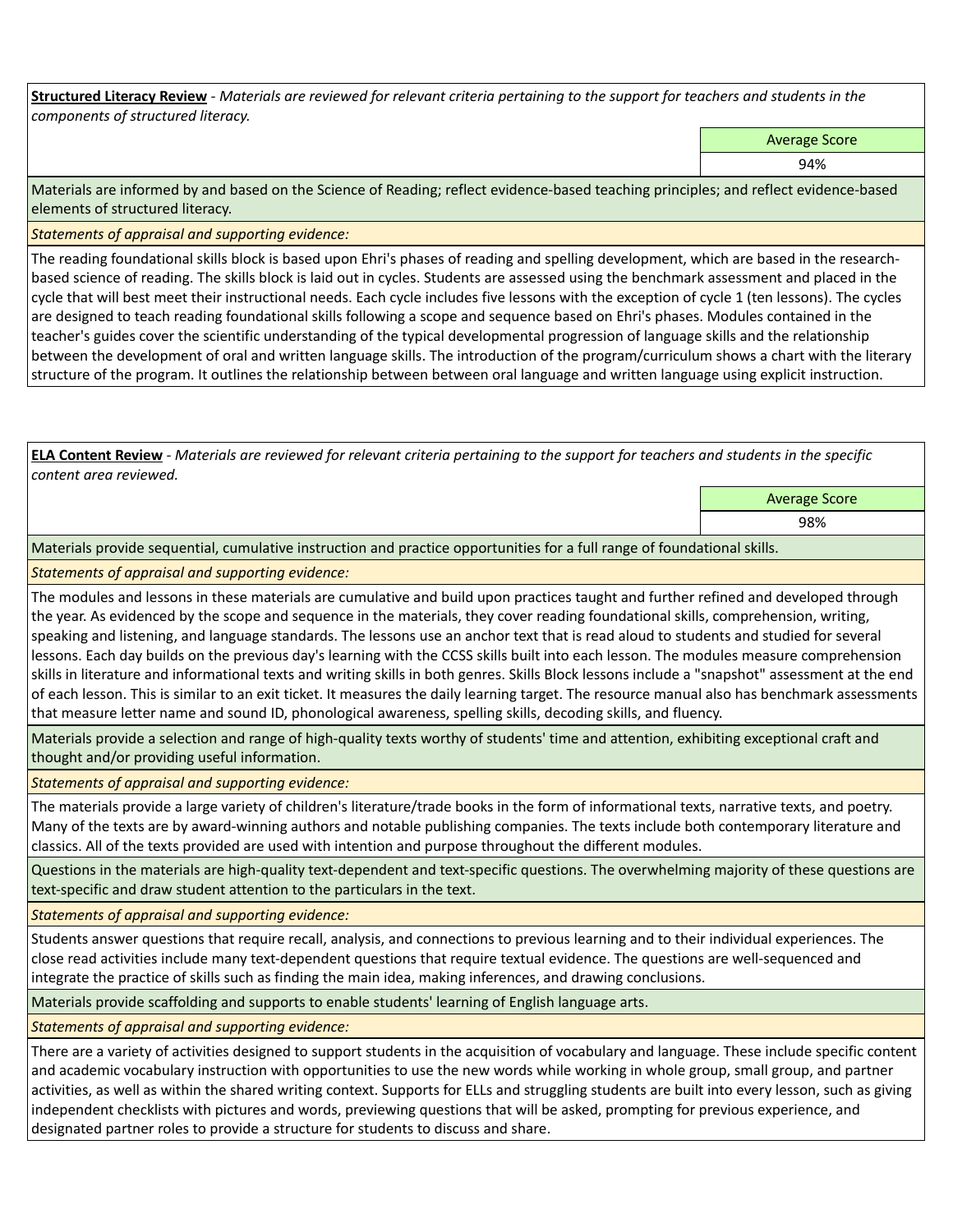**All Content Review** *- Materials are reviewed for relevant criteria pertaining to the support for teachers and students in the material regarding the progression of the standards, lesson structure, pacing, assessment, individual learners and cultural relevance.*

Average Score

95%

Materials are coherent and consistent with the standards that all students should study in order to be college and career ready.

*Statements of appraisal and supporting evidence:*

Materials are effectively aligned with the CCSS standards. Every module has an overview at the beginning that states the learning and purpose matched to the standards. The curriculum guide shows which standards will be taught in each module. Some standards are spiraled throughout several modules. The teaching notes at the beginning of each lesson state how this lesson will actively engage students, how it aligns with the standards, how it builds from previous lessons and what levels of support may be needed for some students.

Materials are well designed and take into account effective lesson structure and pacing.

*Statements of appraisal and supporting evidence:*

The lessons are well-designed and are clearly thought out with intentional sequence. They allow for effective lesson pacing and provide learning progressions to show scope and sequence. However, the materials aren't teacher-friendly and teachers must access multiple resources simultaneously in order to plan effectively. There are 8 teachers guides for 4 modules of tasks, 2 lab books, and 12 skills block manuals. In addition, there are trade books that are used in the curriculum, as well as any other supplemental books they recommend. The materials for the labs are not included, which would add even more to the materials.

Materials support teacher planning, learning, and understanding of the standards.

*Statements of appraisal and supporting evidence:*

There are many opportunities within the materials for teachers to plan for all students to be successful in understanding the standards. At the beginning of the teacher's guide there is a curriculum map that shows scope and sequence for implementing the modules through the year. The module overview details the learning targets, performance tasks, assessments, recommended texts and materials for use during that particular module. Lessons state the standards, learning targets, ongoing assessments, vocabulary, materials, openings, work times, closings, and ways to meet student needs. The skills block foundational skills are in separate manuals, as well as the labs for each lesson in the modules. Due to the layout of the materials, teachers would need ample time to plan and organize the lessons since they are spread out amongst several books. Teachers would need time to prep the numerous anchor charts that scaffold the learning through the modules.

Materials offer teachers resources and tools to collect ongoing data about student progress on the standards.

*Statements of appraisal and supporting evidence:*

The materials allow for multiple opportunities and resources to assess student progress on the standards. There are benchmark assessments, performance tasks, and unit assessments with the standards assessed and checklists for reading. In the reading foundations book, there are phonemic awareness assessments, spelling inventories, and checklists. These are given multiple times per year to assess student placement and growth.

Materials support effective use of technology to enhance student learning.

*Statements of appraisal and supporting evidence:*

There are opportunities for technology and multimedia use within some lessons. These opportunities are linked in each lesson within the Technology & Multimedia box but it isn't a key component for lesson delivery. The technology is limited to programs that the school already has at their disposal, such as free video and audio recording apps, Google Docs, Microsoft Office, and other educational software that can be purchased but is not specifically linked to the program. There is an online support program, Kiddom, to go with the materials, but it wasn't available for the review.

Materials can be easily customized for individual learners.

*Statements of appraisal and supporting evidence:* 

Within the quality lessons, there are multiple opportunities to differentiate and support individual learners. It is noted at the beginning areas on which students may need additional support, how to support English Language Learners, and Universal Design for Learning. During the lessons, suggestions for lesson adjustments such as peer support, allowing flexibility, mini-lessons for unknown concepts, and daily review provide support to all learners. Modifications can be made during the lesson to meet the needs of varying levels and scaffold learners in the classroom.

Materials give all students extensive opportunities and support to explore key concepts.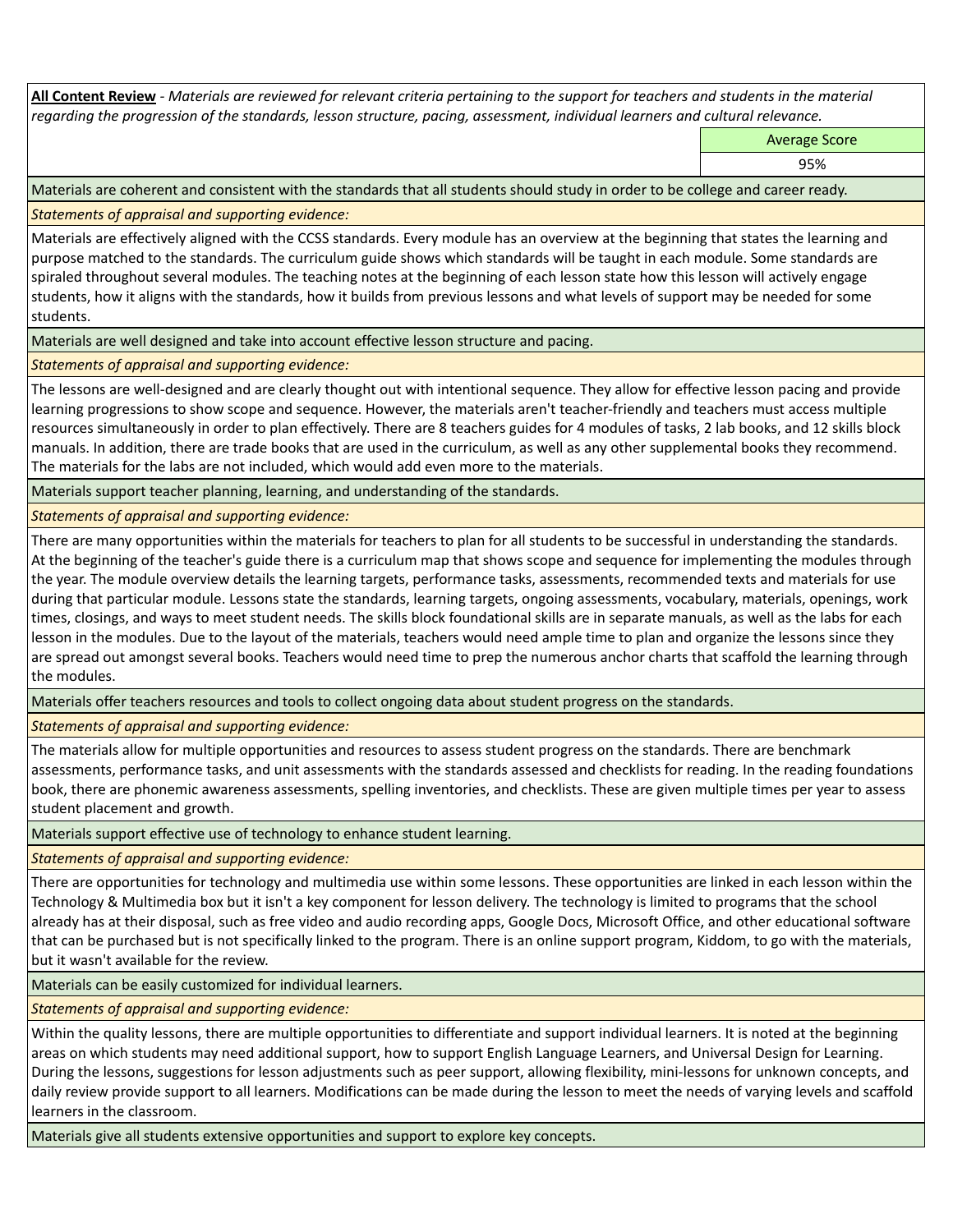*Statements of appraisal and supporting evidence:*

There are five sections built into each lesson: The Opening, Work Time A, Work Time B, Work Time C, and Closing and Assessment. At the end of each section there is a "Meeting Students' Needs" suggestion. These suggestions focus on how to build understanding for ELLs. Other supports are listed at the beginning of the lesson for other populations.

Materials take into account cultural perspectives.

*Statements of appraisal and supporting evidence:*

The first grade modules are based on science and social studies topics. They include a wide variety of informational texts. The literature texts include many different cultures living and working together. Different family dynamics are portrayed through the literature as well. Although the materials include many trade books that address diverse cultures from around the world, there is only one reference to a culture indigenous to New Mexico. The book Tools (Ann Morris) depicts a Navajo Jeweler using tools to make a bracelet. Teachers are instructed to "investigate the routines, practices, rituals, beliefs, norms, and experiences that are important to ELLs and their families.

Materials include a culturally responsive lens.

*Statements of appraisal and supporting evidence:*

The close read-aloud guide of *Summer Sun Risin'* provides teacher notes, graphic organizers, and well-crafted questions that help students relate to the African-American culture and content appropriately. Students engage in a two-part performance task to create a magnificent thing (a product that fills a need in their classroom). They write a description of their creation, including what they created, why they created it, and how they used tools to create it. This allows them to focus on the society around them and help to fill a need.